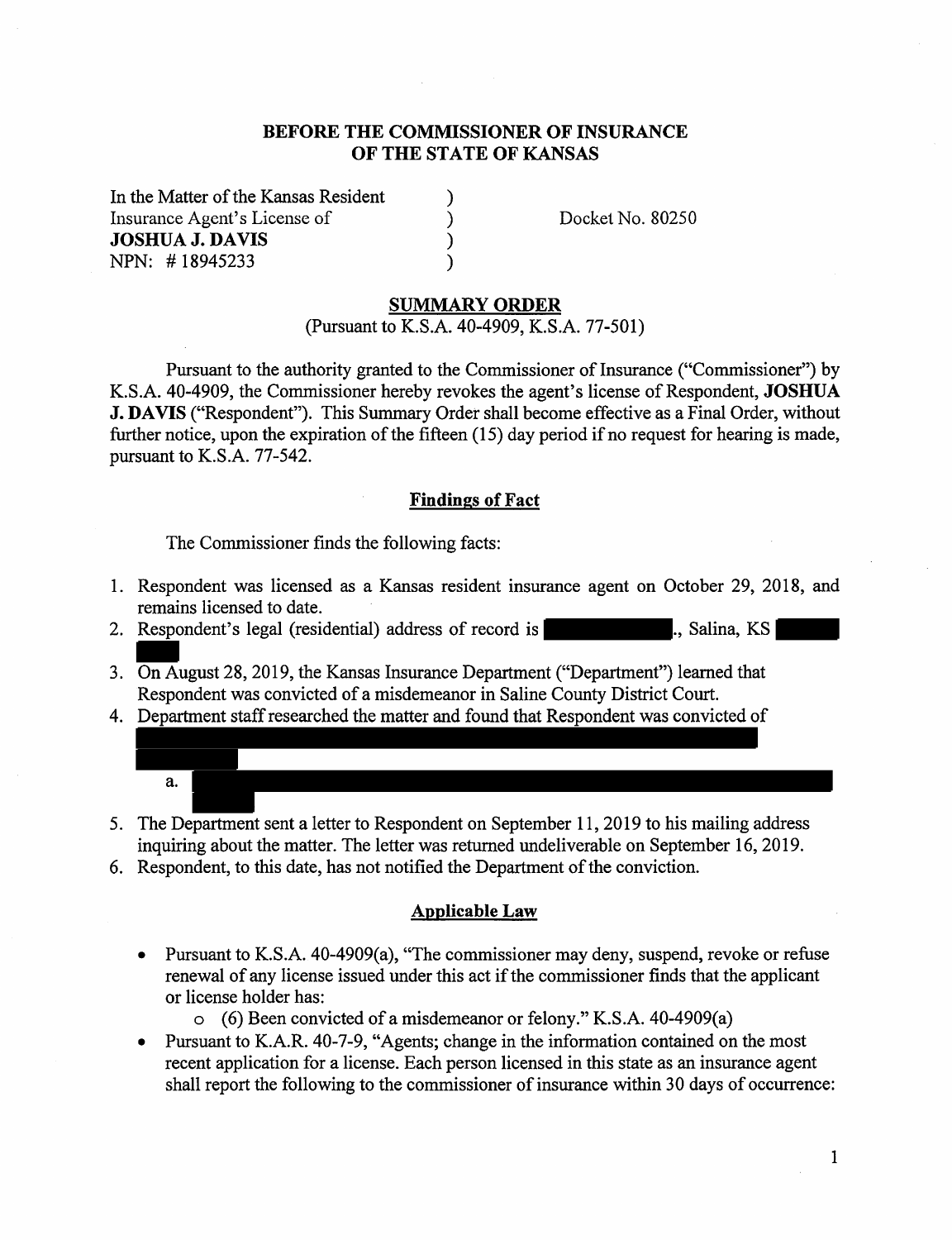- o ( c) each judgment or injunction entered against the licensee on the basis of conduct involving fraud, deceit, or misrepresentation, or a violation of any insurance law;
- o ( d) all details of any conviction of a misdemeanor or felony. The details shall include the name of the arresting agency, the location and date of the arrest, the nature of the charge or charges, the court in which the case was tried, and the disposition rendered by the court. Minor traffic violations may be omitted;" K.A.R. 40-7-9

## **Policy Reasons**

1. It is in the public interest that the license of an agent who failed to notify the Department of a conviction and failed to respond to an inquiry about the conviction be revoked.

### **Conclusions of Law**

- 1. The Commissioner has jurisdiction over **JOSHUA J. DA VIS** as well as the subject matter of this proceeding, and such proceeding is held in the public interest.
- 2. The Commissioner finds that Respondent's Kansas license may be revoked because **JOSHUA J. DAVIS** was recently convicted of a misdemeanor.
- 3. The Commissioner finds that Respondent's Kansas license may be revoked because **JOSHUA J. DAVIS** failed to notify the Commissioner of his recent criminal conviction.
- 4. The Commissioner finds, pursuant to K.S.A. 40-4909(b), that the interests of the public are not properly served under Respondent's license.
- 5. Accordingly, the Commissioner concludes that sufficient grounds exist for the revocation of the insurance agent's license of **JOSHUA J. DA VIS,** pursuant to K.S.A. 40-4909(a) and (b).

### **IT IS THEREFORE ORDERED BY THE COMMISSIONER OF INSURANCE THAT:**

- 1. The Kansas resident Insurance Agent's License of **JOSHUA J. DAVIS** is hereby **REVOKED** the effective date of this Order.
- 2. **IT IS FURTHER ORDERED** that **JOSHUA J. DAVIS** shall **CEASE** and **DESIST** from the sale, solicitation or negotiation of insurance and/or receiving compensation deriving from the sale, solicitation or negotiation of insurance conducted after the effective date of this Order.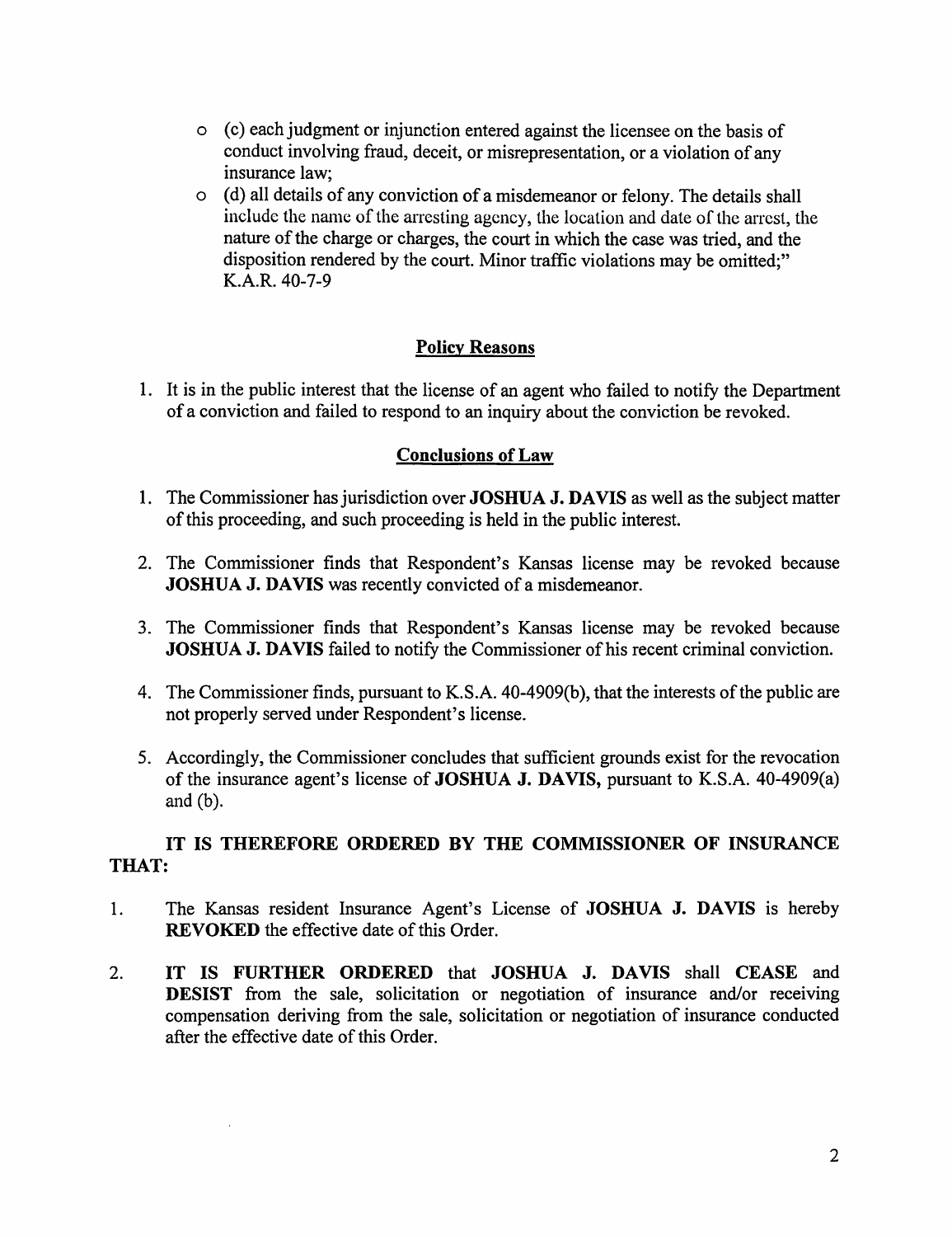# **IT IS SO ORDERED THIS**  $\frac{19}{21}$  **DAY OF**  $\frac{6}{10}$  $\frac{1}{20}$ **,** 2019, IN THE CITY OF TOPEKA, COUNTY OF SHAWNEE, STATE OF KANSAS.



Vicki Schmidt Commissioner of Insurance

BY:

Justin L. McFarland Géneral Counsel

#### **NOTICE AND OPPORTUNITY FOR HEARING**

**JOSHUA J. DAVIS,** within fifteen (15) days of service of this Summary Order, may file with the Kansas Insurance Department a written request for hearing on this Summary Order, as provided by K.S.A. 77-542. In the event a hearing is requested, such request should be directed to:

> Justin L. McFarland, General Counsel Kansas Insurance Department 420 S.W.  $9<sup>th</sup>$  Street Topeka, Kansas 66612

Any costs incurred as a result of conducting any administrative hearing shall be assessed against the agent/agency who is the subject of the hearing as provided by K.S.A.  $40-4909(f)$ . Costs shall include witness fees, mileage allowances, any costs associated with reproduction of documents which become part of the hearing record, and the expense of making a record of the hearing.

If a hearing is not requested, this Summary Order shall become effective as a Final Order, without further notice, upon the expiration of the fifteen (15) day period for requesting a hearing. The Final Order will constitute final agency action in the matter.

In the event the Respondent files a petition for judicial review, the agency officer designated pursuant to K.S.A. 77-613(e) to receive service of a petition for judicial review on behalf of the Kansas Insurance Department is:

> Justin L. McFarland, General Counsel Kansas Insurance Department 420 S.W. 9<sup>th</sup> St. Topeka, Kansas 66612